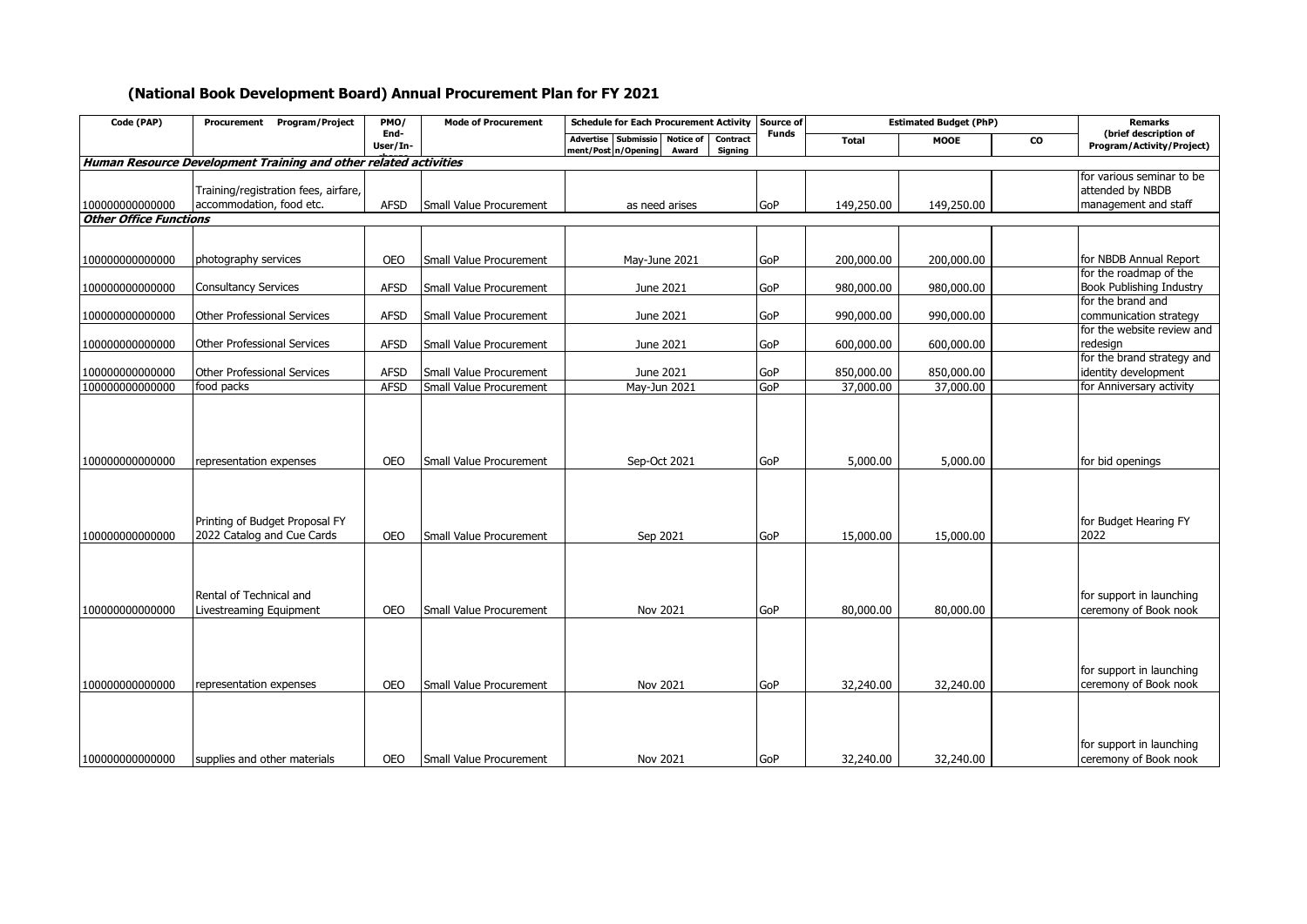| Code (PAP)                                       | Program/Project<br>Procurement                  | PMO/                      | <b>Mode of Procurement</b>                         | <b>Schedule for Each Procurement Activity</b>                              |                     | Source of  | <b>Estimated Budget (PhP)</b> |                          |           | <b>Remarks</b>                                     |
|--------------------------------------------------|-------------------------------------------------|---------------------------|----------------------------------------------------|----------------------------------------------------------------------------|---------------------|------------|-------------------------------|--------------------------|-----------|----------------------------------------------------|
|                                                  |                                                 | End-<br>User/In-          |                                                    | Submissio<br>Notice of<br><b>Advertise</b><br>ment/Post n/Opening<br>Award | Contract<br>Signing | Funds      | <b>Total</b>                  | <b>MOOE</b>              | <b>CO</b> | (brief description of<br>Program/Activity/Project) |
|                                                  |                                                 |                           |                                                    |                                                                            |                     |            |                               |                          |           |                                                    |
|                                                  |                                                 |                           |                                                    |                                                                            |                     |            |                               |                          |           |                                                    |
|                                                  |                                                 |                           |                                                    |                                                                            |                     |            |                               |                          |           |                                                    |
|                                                  | chanter, videographer,                          |                           |                                                    |                                                                            |                     |            |                               |                          |           | for support in launching                           |
| 100000000000000                                  | performers, etc.                                | <b>OEO</b>                | Small Value Procurement                            | Nov 2021                                                                   |                     | GoP        | 32,240.00                     | 32,240.00                |           | ceremony of Book nook                              |
|                                                  |                                                 |                           |                                                    |                                                                            |                     |            |                               |                          |           |                                                    |
|                                                  |                                                 |                           |                                                    |                                                                            |                     |            |                               |                          |           |                                                    |
|                                                  |                                                 |                           |                                                    |                                                                            |                     |            |                               |                          |           | for support in launching                           |
| 100000000000000                                  | transportation (PUV fares)                      | <b>OEO</b>                | Small Value Procurement                            | Nov 2021                                                                   |                     | GoP        | 6,000.00                      | 6,000.00                 |           | ceremony of Book nook                              |
|                                                  |                                                 |                           |                                                    |                                                                            |                     |            |                               |                          |           |                                                    |
|                                                  |                                                 |                           |                                                    |                                                                            |                     |            |                               |                          |           |                                                    |
|                                                  |                                                 |                           |                                                    |                                                                            |                     |            |                               |                          |           |                                                    |
|                                                  |                                                 |                           |                                                    |                                                                            |                     |            |                               |                          |           | for support in launching                           |
| 10000000000000                                   | room accommodation                              | <b>OEO</b>                | Small Value Procurement                            | Nov 2021                                                                   |                     | GoP        | 22,500.00                     | 22,500.00                |           | ceremony of Book nook                              |
| <b>Communication Expenses</b><br>100000000000000 |                                                 |                           |                                                    |                                                                            |                     |            |                               |                          |           |                                                    |
| 10000000000000                                   | Postage and Courier Services<br>plan/ cellcards | <b>AFSD</b><br><b>OEO</b> | Small Value Procurement<br>Small Value Procurement | as the need arises                                                         |                     | GoP<br>GoP | 910,000.00<br>244,500.00      | 910,000.00<br>244,500.00 |           |                                                    |
| 10000000000000                                   |                                                 | <b>AFSD</b>               |                                                    | Quarterly                                                                  | 2021                | GoP        | 132,000.00                    | 132,000.00               |           |                                                    |
| 10000000000000                                   | 1-year subscription of landline                 | <b>AFSD</b>               | Small Value Procurement                            | Nov-Dec 2020                                                               | 2021                | GoP        | 1,147,000.00                  | 1,147,000.00             |           |                                                    |
| <b>Utility Expenses</b>                          | 1-year subscription of internet                 |                           | Small Value Procurement                            | Nov-Dec 2020                                                               |                     |            |                               |                          |           |                                                    |
| 10000000000000                                   | drinking water                                  | <b>AFSD</b>               | Small Value Procurement                            | as the need arises                                                         |                     | GoP        | 120,000.00                    | 120,000.00               |           |                                                    |
| 10000000000000                                   | 1-year supply of tap water                      | <b>AFSD</b>               | <b>Direct Contracting</b>                          | Nov-Dec 2020                                                               | 2021                | GoP        | 120,000.00                    | 120,000.00               |           |                                                    |
| 10000000000000                                   | 1-year supply of electricity                    | <b>AFSD</b>               | <b>Direct Contracting</b>                          | Nov-Dec 2020                                                               | 2021                | GoP        | 1,068,000.00                  | 1,068,000.00             |           |                                                    |
| <b>General Services</b>                          |                                                 |                           |                                                    |                                                                            |                     |            |                               |                          |           |                                                    |
| 100000000000000                                  | materials and 2 janitorial                      | <b>AFSD</b>               | Small Value Procurement                            | Nov-Dec 2020                                                               | 2021                | GoP        | 600,000.00                    | 600,000.00               |           |                                                    |
| 10000000000000                                   | personnel                                       | <b>AFSD</b>               | Small Value Procurement                            | Nov-Dec 2020                                                               | 2021                | GoP        | 564,000.00                    | 564,000.00               |           |                                                    |
| 10000000000000                                   | <b>Other General Services</b>                   | <b>AFSD</b>               | Small Value Procurement                            | as the need arises                                                         |                     | GoP        | 48,000.00                     | 48,000.00                |           |                                                    |
| Rental                                           |                                                 |                           |                                                    |                                                                            |                     |            |                               |                          |           |                                                    |
| 10000000000000                                   | Association dues, security deposit              | <b>AFSD</b>               | Lease of Real Property                             | Nov-Dec 2020                                                               | 2021                | GoP        | 4,801,000.00                  | 4,801,000.00             |           |                                                    |
| 100000000000000                                  | Rental of Photocopier Machine                   | <b>AFSD</b>               | Small Value Procurement                            | Nov-Dec 2020                                                               | 2021                | GoP        | 60,000.00                     | 60,000.00                |           |                                                    |
| <b>Supplies and Materials</b>                    |                                                 |                           |                                                    |                                                                            |                     |            |                               |                          |           |                                                    |
| 100000000000000                                  | available and not available in PS               |                           | Il Divisions Small Value Procurement               | as need arises                                                             |                     | GoP        | 324,000.00                    | 324,000.00               |           |                                                    |
| 10000000000000                                   | <b>Accountable Forms</b>                        | <b>AFSD</b>               | Small Value Procurement                            | as need arises                                                             |                     | GoP        | 5,000.00                      | 5,000.00                 |           |                                                    |
| 100000000000000                                  | Nonaccountable Forms                            | <b>AFSD</b>               | Small Value Procurement                            | as need arises                                                             |                     | GoP        | 5,000.00                      | 5,000.00                 |           |                                                    |
| 100000000000000                                  | Water for NBDB vehicles for three               | <b>AFSD</b>               | Small Value Procurement                            | Jan-Dec 2021                                                               |                     | GoP        | 635,000.00                    | 635,000.00               |           |                                                    |
| 10000000000000                                   | platform weighing scale                         | <b>AFSD</b>               | Small Value Procurement                            | Jan-Feb 2021                                                               |                     | GoP        | 15,000.00                     | 15,000.00                |           |                                                    |
| 10000000000000                                   | microware oven                                  | <b>AFSD</b>               | Small Value Procurement                            | Mar 2021                                                                   |                     | GoP        | 4,000.00                      | 4,000.00                 |           |                                                    |
| 10000000000000                                   | network cards and router                        | <b>AFSD</b>               | Small Value Procurement                            | Mar 2021                                                                   |                     | GoP        | 15,000.00                     | 15,000.00                |           |                                                    |
| 100000000000000                                  | packaging tapes, sticker paper,                 | <b>AFSD</b>               | Small Value Procurement                            | Oct 2021                                                                   |                     | GoP        | 179,500.00                    | 179,500.00               |           |                                                    |
| 10000000000000                                   | other equipment                                 | <b>AFSD</b>               | Small Value Procurement                            | May 2021                                                                   |                     | GoP        | 20,000.00                     | 20,000.00                |           |                                                    |
| 10000000000000                                   | etc.                                            | <b>AFSD</b>               | Small Value Procurement                            | as need arises                                                             |                     | GoP        | 224,000.00                    | 224,000.00               |           |                                                    |
| 10000000000000                                   | contactless thermal scanner, etc                | <b>AFSD</b>               | Small Value Procurement                            | Feb-Mar 2021                                                               |                     | GoP        | 51,000.00                     | 51,000.00                |           |                                                    |
| 100000000000000                                  | Delivery and Installation of                    | <b>AFSD</b>               | Small Value Procurement                            | Mar-Apr 2021                                                               |                     | GoP        | 450,000.00                    | 450,000.00               |           |                                                    |
| 100000000000000                                  | <b>Other Supplies</b>                           | <b>AFSD</b>               | Small Value Procurement                            | as need arises                                                             |                     | GoP        | 120,000.00                    | 120,000.00               |           |                                                    |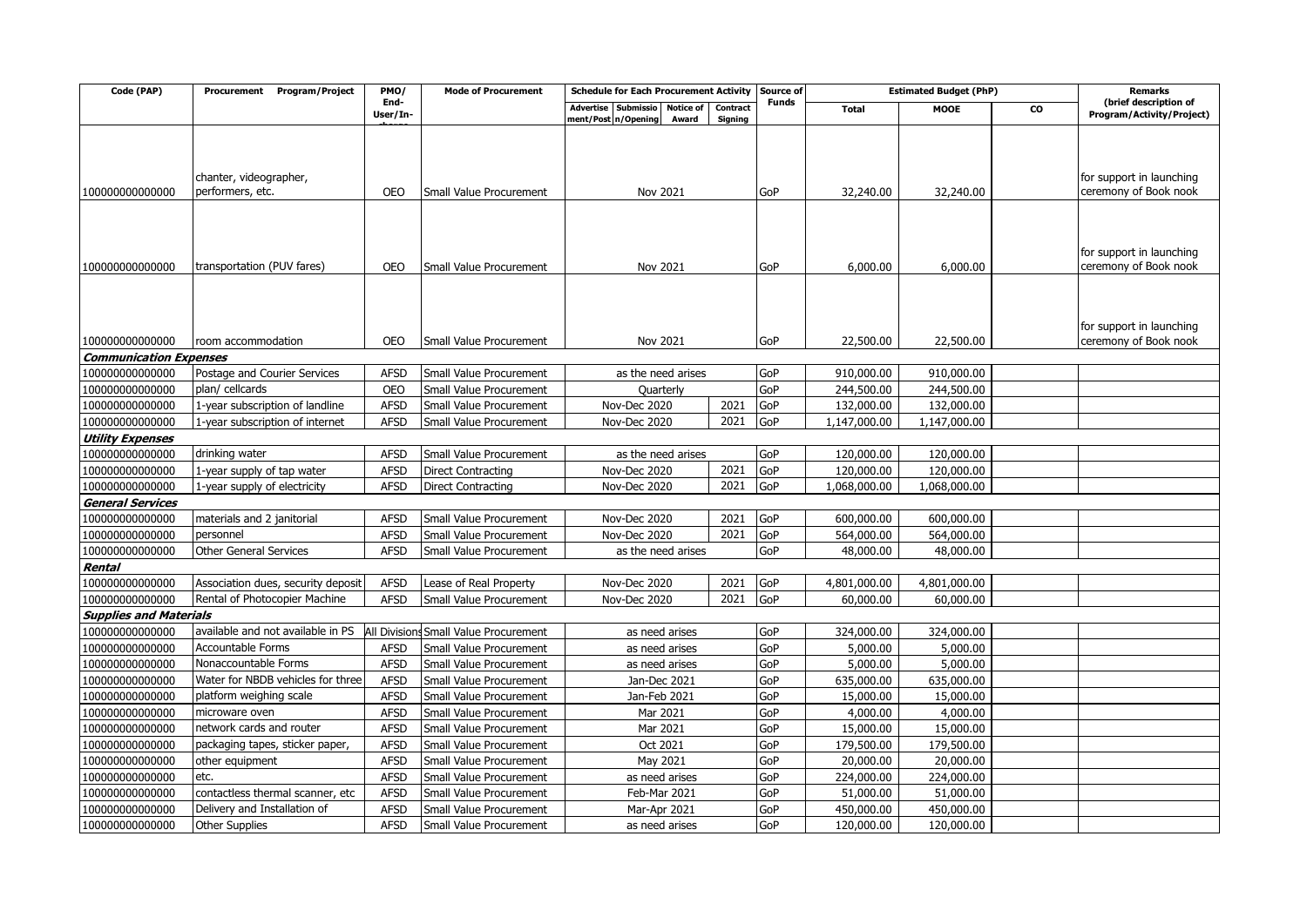| Code (PAP)                           | Procurement Program/Project                                                          | PMO/                      | <b>Mode of Procurement</b> | <b>Schedule for Each Procurement Activity</b>                                                  | Source of    | <b>Estimated Budget (PhP)</b> |               |    | <b>Remarks</b>                                          |
|--------------------------------------|--------------------------------------------------------------------------------------|---------------------------|----------------------------|------------------------------------------------------------------------------------------------|--------------|-------------------------------|---------------|----|---------------------------------------------------------|
|                                      |                                                                                      | End-<br>User/In-          |                            | Advertise Submissio<br><b>Notice of</b><br>Contract<br>ment/Post n/Opening<br>Award<br>Sianina | <b>Funds</b> | <b>Total</b>                  | <b>MOOE</b>   | CO | (brief description of<br>Program/Activity/Project)      |
| <b>Repairs &amp; Maintenance</b>     |                                                                                      |                           |                            |                                                                                                |              |                               |               |    |                                                         |
| 100000000000000                      | freshener, radial tires, aircon                                                      | <b>AFSD</b>               | Small Value Procurement    | Jan-Dec 2021                                                                                   | GoP          | 105,000.00                    | 105,000.00    |    | 3 NBDB vehicles                                         |
| 10000000000000                       | Adventure NAJ 7224 with wheel                                                        | <b>AFSD</b>               | Small Value Procurement    | Aug 2021                                                                                       | GoP          | 25,000.00                     | 25,000.00     |    |                                                         |
| 100000000000000                      | radial tires for Toyota Innova SKL<br>521 and Mitsubishi Adventure<br><b>SHR 833</b> | <b>AFSD</b>               | Small Value Procurement    | May 2021                                                                                       | GoP          | 51,000.00                     | 51,000.00     |    |                                                         |
|                                      | repair & maintenance of other                                                        |                           |                            |                                                                                                |              |                               |               |    |                                                         |
|                                      | property, plant and equipment,<br>e.g. printer ink counter reset, etc.               | <b>AFSD</b>               |                            |                                                                                                | GoP          | 124,000.00                    |               |    | for repair & maintenance of<br>other PPE                |
| 100000000000000<br><b>Other MOOE</b> |                                                                                      |                           | Small Value Procurement    | Jan-Dec 2021                                                                                   |              |                               | 124,000.00    |    |                                                         |
|                                      |                                                                                      |                           |                            |                                                                                                |              |                               |               |    | for Executive Director                                  |
| 100000000000000                      | expenses<br>representation to COA                                                    | <b>OEO</b><br><b>AFSD</b> |                            | Jan-Dec 2021                                                                                   | GoP<br>GoP   | 136,000.00<br>10,000.00       | 136,000.00    |    |                                                         |
| 100000000000000                      | <b>Notarial Services</b>                                                             |                           | Small Value Procurement    | Jan-Dec 2021                                                                                   | GoP          |                               | 10,000.00     |    | for the auditing services<br>for other office functions |
| 100000000000000                      |                                                                                      | <b>AFSD</b>               | Small Value Procurement    | Jan-Dec 2021                                                                                   |              | 35,000.00                     | 35,000.00     |    |                                                         |
| 10000000000000                       | transportation (PUV fares)                                                           | <b>AFSD</b>               | Small Value Procurement    | Jan-Dec 2021                                                                                   | GoP          | 118,000.00                    | 118,000.00    |    |                                                         |
| 100000000000000                      | conference platform                                                                  | <b>AFSD</b>               | Small Value Procurement    | Jan-Dec 2021                                                                                   | GoP          | 122,000.00                    | 122,000.00    |    | webinars of the different                               |
| 10000000000000                       | web hosting                                                                          | <b>AFSD</b>               | Small Value Procurement    | Jan-Dec 2021                                                                                   | GoP          | 41,000.00                     | 41,000.00     |    | for NBDB Website                                        |
| 10000000000000                       | boosting for social media posts                                                      | <b>OEO</b>                | Small Value Procurement    | Jan-Dec 2021                                                                                   | GoP          | 88,000.00                     | 88,000.00     |    | for NBDB update/ news                                   |
| 100000000000000                      | email storage                                                                        | <b>OEO</b>                | Small Value Procurement    | Jan-Dec 2021                                                                                   | GoP          | 14,000.00                     | 14,000.00     |    | for other office functions                              |
| 100000000000000                      | email Marketing Service                                                              | <b>OEO</b>                | Small Value Procurement    | Jan-Dec 2021                                                                                   | GoP          | 34,000.00                     | 34,000.00     |    | for other office functions                              |
| 100000000000000                      | Browser-based Live Streaming                                                         | <b>OEO</b>                | Small Value Procurement    | Jan-Dec 2021                                                                                   | GoP          | 12,000.00                     | 12,000.00     |    | for other office functions                              |
| 100000000000000                      | Software                                                                             | <b>OEO</b>                | Small Value Procurement    | Jan-Dec 2021                                                                                   | GoP          | 13,000.00                     | 13,000.00     |    | for other office functions                              |
| 100000000000000                      | Graphic design Software                                                              | <b>OEO</b>                | Small Value Procurement    | Jan-Dec 2021                                                                                   | GoP          | 2,000.00                      | 2,000.00      |    | for other office functions                              |
|                                      | Taxes, Insurance Prem. And Other Fees                                                |                           |                            |                                                                                                |              |                               |               |    |                                                         |
| 10000000000000                       | vehicles, Taxes for Audit Tax                                                        | <b>AFSD</b>               | Agency-Agency              | Jan-Dec 2021                                                                                   | GoP          | 10,000.00                     | 10,000.00     |    |                                                         |
| 100000000000000                      | Insurance for Property, Plant and<br>Equipment                                       | <b>AFSD</b>               | Agency-Agency              | Jan-Dec 2021                                                                                   | GoP          | 58,000.00                     | 58,000.00     |    |                                                         |
| 100000000000000                      | <b>Accountable Officers</b>                                                          | <b>AFSD</b>               | Agency-Agency              | Jan-Dec 2021                                                                                   | GoP          | 146,000.00                    | 146,000.00    |    |                                                         |
| <b>Book Nook</b>                     |                                                                                      |                           |                            |                                                                                                |              |                               |               |    |                                                         |
| 310100100001000                      | training storytellers, sample read                                                   | <b>FMCD</b>               | Small Value Procurement    | Aug-Dec 2021                                                                                   | GoP          | 1,151,000.00                  | 1,151,000.00  |    | for the Book Nook                                       |
| 310100100001000                      | job order personnel                                                                  | <b>FMCD</b>               |                            | Jun-Dec 2021                                                                                   | GoP          | 7,061,000.00                  | 7,061,000.00  |    | for the Book Nook                                       |
| 310100100001000                      | diem of NBDB staff to cover                                                          | <b>FMCD</b>               | Small Value Procurement    | Oct-Dec 2021                                                                                   | GoP          | 28,000.00                     | 28,000.00     |    | for the Book Nook                                       |
| 310100100001000                      | or manuals, tarpaulin standee,                                                       | <b>FMCD</b>               | Agency, Small Value        | Jun-Dec 2021                                                                                   | GoP          | 12,848,000.00                 | 12,848,000.00 |    | for the Book Nook                                       |
| 310100100001000                      | travel expenses                                                                      | <b>FMCD</b>               | Small Value Procurement    | Oct-Dec 2021                                                                                   | GoP          | 74,000.00                     | 74,000.00     |    | for the Book Nook                                       |
| 310100100001000                      | vehicle rental                                                                       | <b>FMCD</b>               | Small Value Procurement    | Oct-Dec 2021                                                                                   | GoP          | 60,000.00                     | 60,000.00     |    | for the Book Nook                                       |
|                                      | <b>Frankfurt Book Fair and its related activities</b>                                |                           |                            |                                                                                                |              |                               |               |    |                                                         |
| 310100100001000                      | DSA, visa processing, Covid19                                                        | <b>OEO</b>                | Small Value Procurement    | Sep-Nov 2021                                                                                   | GoP          | 1,817,000.00                  | 1,817,000.00  |    | Frankfurt Book Fair                                     |
| 310100100001000                      | other related expenses                                                               | <b>OEO</b>                | <b>Direct Contracting</b>  | Mar-Oct 2021                                                                                   | GoP          | 2,982,000.00                  | 2,982,000.00  |    | Frankfurt Book Fair                                     |
| 310100100001000                      | management, bid book,                                                                | <b>OEO</b>                |                            | Jul-Dec 2021                                                                                   | GoP          | 2,112,000.00                  | 2,112,000.00  |    | Frankfurt Book Fair                                     |
| 310100100001000                      | supplies, materials, token, etc.                                                     | <b>OEO</b>                | Small Value Procurement    | Sep-Nov 2021                                                                                   | GoP          | 225,000.00                    | 225,000.00    |    | Frankfurt Book Fair                                     |
| 310100100001000                      | etc.                                                                                 | <b>OEO</b>                | Small Value Procurement    | Jan-Dec 2021                                                                                   | GoP          | 6,020,000.00                  | 6,020,000.00  |    | Frankfurt Book Fair                                     |
| 310100100001000                      | professional services                                                                | <b>OEO</b>                | Small Value Procurement    | Oct 2021                                                                                       | GoP          | 255,000.00                    | 255,000.00    |    | Frankfurt Book Fair                                     |
| 310100100001000                      | Notarization                                                                         | <b>OEO</b>                | Small Value Procurement    | Jul-Sep 2021                                                                                   | GoP          | 8,000.00                      | 8,000.00      |    | Frankfurt Book Fair                                     |
| 310100100001000                      | training expenses                                                                    | <b>OEO</b>                | <b>Direct Contracting</b>  | May-Aug 2021                                                                                   | GoP          | 600,000.00                    | 600,000.00    |    | international fairs                                     |
|                                      | <b>Booklatan sa Bayan Training Workshops</b>                                         |                           |                            |                                                                                                |              |                               |               |    |                                                         |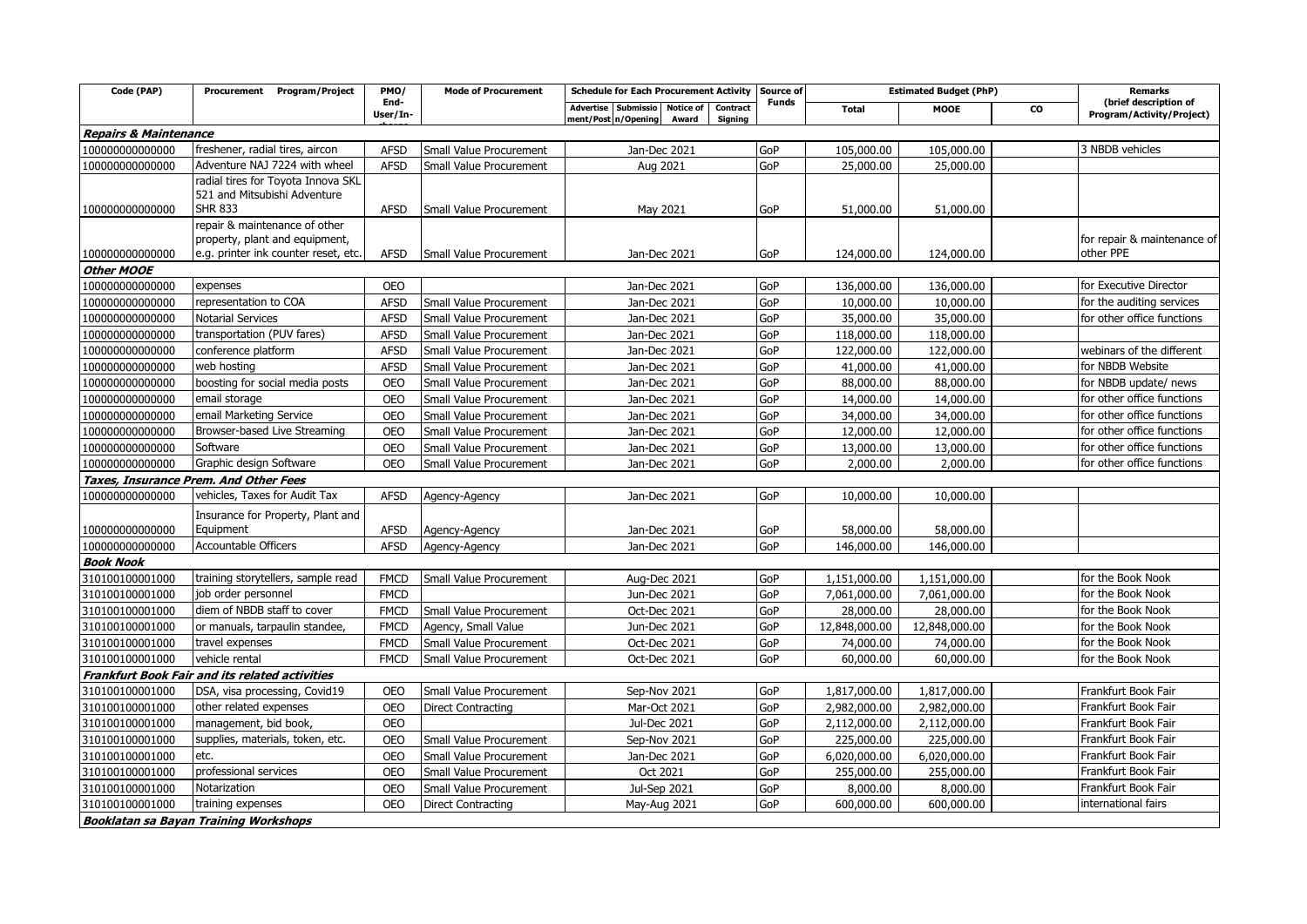| Code (PAP)                           | <b>Program/Project</b><br>Procurement                                                                                                                                                                                                                                                                                                                                                                                                                    | PMO/                       | <b>Mode of Procurement</b> | <b>Schedule for Each Procurement Activity</b><br>Source of<br><b>Funds</b>                        |            | <b>Estimated Budget (PhP)</b> | <b>Remarks</b><br>(brief description of |    |                                                                                                                                                      |
|--------------------------------------|----------------------------------------------------------------------------------------------------------------------------------------------------------------------------------------------------------------------------------------------------------------------------------------------------------------------------------------------------------------------------------------------------------------------------------------------------------|----------------------------|----------------------------|---------------------------------------------------------------------------------------------------|------------|-------------------------------|-----------------------------------------|----|------------------------------------------------------------------------------------------------------------------------------------------------------|
|                                      |                                                                                                                                                                                                                                                                                                                                                                                                                                                          | End-<br>User/In-           |                            | <b>Notice of</b><br>Advertise<br>Submissio<br>Contract<br>ment/Post n/Opening<br>Award<br>Signing |            | <b>Total</b>                  | <b>MOOE</b>                             | CO | Program/Activity/Project)                                                                                                                            |
| 310100100001000                      | speakers, facilitators and other                                                                                                                                                                                                                                                                                                                                                                                                                         | <b>FMCD</b>                | Small Value Procurement    | Feb-Mar 2021                                                                                      | GoP        | 50,000.00                     | 50,000.00                               |    | Booklatan sa Bayan                                                                                                                                   |
| 310100100001000                      | job order personnel                                                                                                                                                                                                                                                                                                                                                                                                                                      | <b>FMCD</b>                |                            | Mar & Oct 2021                                                                                    | GoP        | 134,000.00                    | 134,000.00                              |    | Booklatan sa Bayan                                                                                                                                   |
| 310100100001000                      | project partner to cover costs                                                                                                                                                                                                                                                                                                                                                                                                                           | <b>FMCD</b>                |                            | <b>Jul-Nov 2021</b>                                                                               | GoP        | 1,620,000.00                  | 1,620,000.00                            |    | Booklatan sa Bayan                                                                                                                                   |
| <b>Master Class</b>                  |                                                                                                                                                                                                                                                                                                                                                                                                                                                          |                            |                            |                                                                                                   |            |                               |                                         |    |                                                                                                                                                      |
| 310100100001000                      | facilitator, resource speakers, etc.                                                                                                                                                                                                                                                                                                                                                                                                                     | <b>OEO</b>                 | Small Value Procurement    | May-Jun 2021                                                                                      | GoP        | 120,000.00                    | 120,000.00                              |    | for master classes                                                                                                                                   |
|                                      | <b>Philippine International Comics Festival</b>                                                                                                                                                                                                                                                                                                                                                                                                          |                            |                            |                                                                                                   |            |                               |                                         |    |                                                                                                                                                      |
| 310100100001000                      | manager, festival director, staff,                                                                                                                                                                                                                                                                                                                                                                                                                       | <b>OEO</b>                 | Small Value Procurement    | May-Oct 2021                                                                                      | GoP        | 500,000.00                    | 500,000.00                              |    | Comics Festival                                                                                                                                      |
|                                      | Participation in WIPO-IPOPHIL Summer School on Intellectual Property in Emerging Economies                                                                                                                                                                                                                                                                                                                                                               |                            |                            |                                                                                                   |            |                               |                                         |    |                                                                                                                                                      |
| 310100100001000                      | related expenses                                                                                                                                                                                                                                                                                                                                                                                                                                         | <b>OEO</b>                 | Agency-Agency              | Aug 2021                                                                                          | GoP        | 352,800.00                    | 352,800.00                              |    | IPOPHIL Summer School                                                                                                                                |
|                                      | <b>Philippine International Copyright Summit</b>                                                                                                                                                                                                                                                                                                                                                                                                         |                            |                            |                                                                                                   |            |                               |                                         |    |                                                                                                                                                      |
| 310100100001000                      | facilitator, resource speakers, etc.                                                                                                                                                                                                                                                                                                                                                                                                                     | PPD                        | Small Value Procurement    | Nov 2021                                                                                          | GoP        | 134,000.00                    | 134,000.00                              |    | Copyright Summit                                                                                                                                     |
|                                      | Philippine International Literary Festival (PILF)                                                                                                                                                                                                                                                                                                                                                                                                        |                            |                            |                                                                                                   |            |                               |                                         |    |                                                                                                                                                      |
| 310100100001000                      | assistant/information officer,                                                                                                                                                                                                                                                                                                                                                                                                                           | <b>PPD</b>                 | Small Value Procurement    | Feb-Oct 2021                                                                                      | GoP        | 1,183,000.00                  | 1,183,000.00                            |    | for the conduct of PILF                                                                                                                              |
| 310100100001000                      | moderators, authors, interviewers                                                                                                                                                                                                                                                                                                                                                                                                                        | PPD                        | Small Value Procurement    | Apr-Dec 2021                                                                                      | GoP        | 486,000.00                    | 486,000.00                              |    | for the conduct of PILF                                                                                                                              |
| 310100100001000                      | materials                                                                                                                                                                                                                                                                                                                                                                                                                                                | PPD                        | Small Value Procurement    | Apr-Oct 2021                                                                                      | GoP        | 16,000.00                     | 16,000.00                               |    | for the conduct of PILF                                                                                                                              |
| <b>Children's Book Month</b>         |                                                                                                                                                                                                                                                                                                                                                                                                                                                          |                            |                            |                                                                                                   |            |                               |                                         |    |                                                                                                                                                      |
| 310100100001000                      | artist, social media assistant,                                                                                                                                                                                                                                                                                                                                                                                                                          | <b>OEO</b>                 | Small Value Procurement    | Jun-Dec 2021                                                                                      | GoP        | 332,780.00                    | 332,780.00                              |    | for Children's Book Month                                                                                                                            |
| 310100100001000                      | other subscription expenses                                                                                                                                                                                                                                                                                                                                                                                                                              | <b>OEO</b>                 | Small Value Procurement    | Jun-Dec 2021                                                                                      | GoP        | 12,000.00                     | 12,000.00                               |    | for Children's Book Month                                                                                                                            |
| 310100100001000                      | art materials                                                                                                                                                                                                                                                                                                                                                                                                                                            | <b>OEO</b>                 | Small Value Procurement    | Jun-Dec 2021                                                                                      | GoP        | 116,220.00                    | 116,220.00                              |    | for Children's Book Month                                                                                                                            |
| 310100100001000                      | trophies                                                                                                                                                                                                                                                                                                                                                                                                                                                 | <b>OEO</b>                 | Small Value Procurement    | Jun-Dec 2021                                                                                      | GoP        | 136,000.00                    | 136,000.00                              |    | for Children's Book Month                                                                                                                            |
| 310100100001000                      | postage and courier services                                                                                                                                                                                                                                                                                                                                                                                                                             | <b>OEO</b>                 | Small Value Procurement    | Jun-Dec 2021                                                                                      | GoP        | 3,000.00                      | 3,000.00                                |    | for Children's Book Month                                                                                                                            |
|                                      | <b>Mindanao and ASEAN Children's Literary Festival</b>                                                                                                                                                                                                                                                                                                                                                                                                   |                            |                            |                                                                                                   |            |                               |                                         |    |                                                                                                                                                      |
| 310100100001000<br>310100100001000   | financial assistance for the<br>project partner to cover costs<br>such as professional fees,<br>supplies and materials,<br>communication and technical<br>expenses, representation, legal<br>services, printing and publication,<br>subscription expenses, postage<br>and courier expenses, and other<br>related expenses as reflected in<br>the approved project proposals<br>host and other professional<br>services<br>notarization of contracts, MOA | <b>FMCD</b><br><b>FMCD</b> | Small Value Procurement    | <b>Jul-Dec 2021</b><br>'Oct 2021                                                                  | GoP<br>GoP | 872,300.00<br>17,000.00       | 872,300.00<br>17,000.00                 |    | for the conduct of<br>Mindanao and ASEAN<br>Children's Literary Festival<br>Mindanao and ASEAN<br>Children's Literary Festival<br>Mindanao and ASEAN |
| 310100100001000                      | and other related expenses                                                                                                                                                                                                                                                                                                                                                                                                                               | <b>FMCD</b>                | Small Value Procurement    | Jul-Aug 2021                                                                                      | GoP        | 1,500.00                      | 1,500.00                                |    | Children's Literary Festival                                                                                                                         |
| <b>Professional Textbook Subsidy</b> |                                                                                                                                                                                                                                                                                                                                                                                                                                                          |                            |                            |                                                                                                   |            |                               |                                         |    |                                                                                                                                                      |
| 310100100003000                      | financial assistance                                                                                                                                                                                                                                                                                                                                                                                                                                     | <b>OEO</b>                 |                            | Jul-Oct 2021                                                                                      | GoP        | 500,000.00                    | 500,000.00                              |    | Subsidy                                                                                                                                              |
| <b>Great Trade Book Offset</b>       |                                                                                                                                                                                                                                                                                                                                                                                                                                                          |                            |                            |                                                                                                   |            |                               |                                         |    |                                                                                                                                                      |
| 310100100003000                      | financial assistance                                                                                                                                                                                                                                                                                                                                                                                                                                     | <b>OEO</b>                 |                            | Jul-Oct 2021                                                                                      | GoP        | 1,250,000.00                  | 1,250,000.00                            |    | Subsidy                                                                                                                                              |
|                                      | <b>Administration of National Book Awards</b>                                                                                                                                                                                                                                                                                                                                                                                                            |                            |                            |                                                                                                   |            |                               |                                         |    |                                                                                                                                                      |
| 310100100003000                      | judges                                                                                                                                                                                                                                                                                                                                                                                                                                                   | <b>OEO</b>                 | Small Value Procurement    | Aug-Nov 2021                                                                                      | GoP        | 260,000.00                    | 260,000.00                              |    | National Book Awards                                                                                                                                 |
| <b>Gintong Aklat Awards</b>          |                                                                                                                                                                                                                                                                                                                                                                                                                                                          |                            |                            |                                                                                                   |            |                               |                                         |    |                                                                                                                                                      |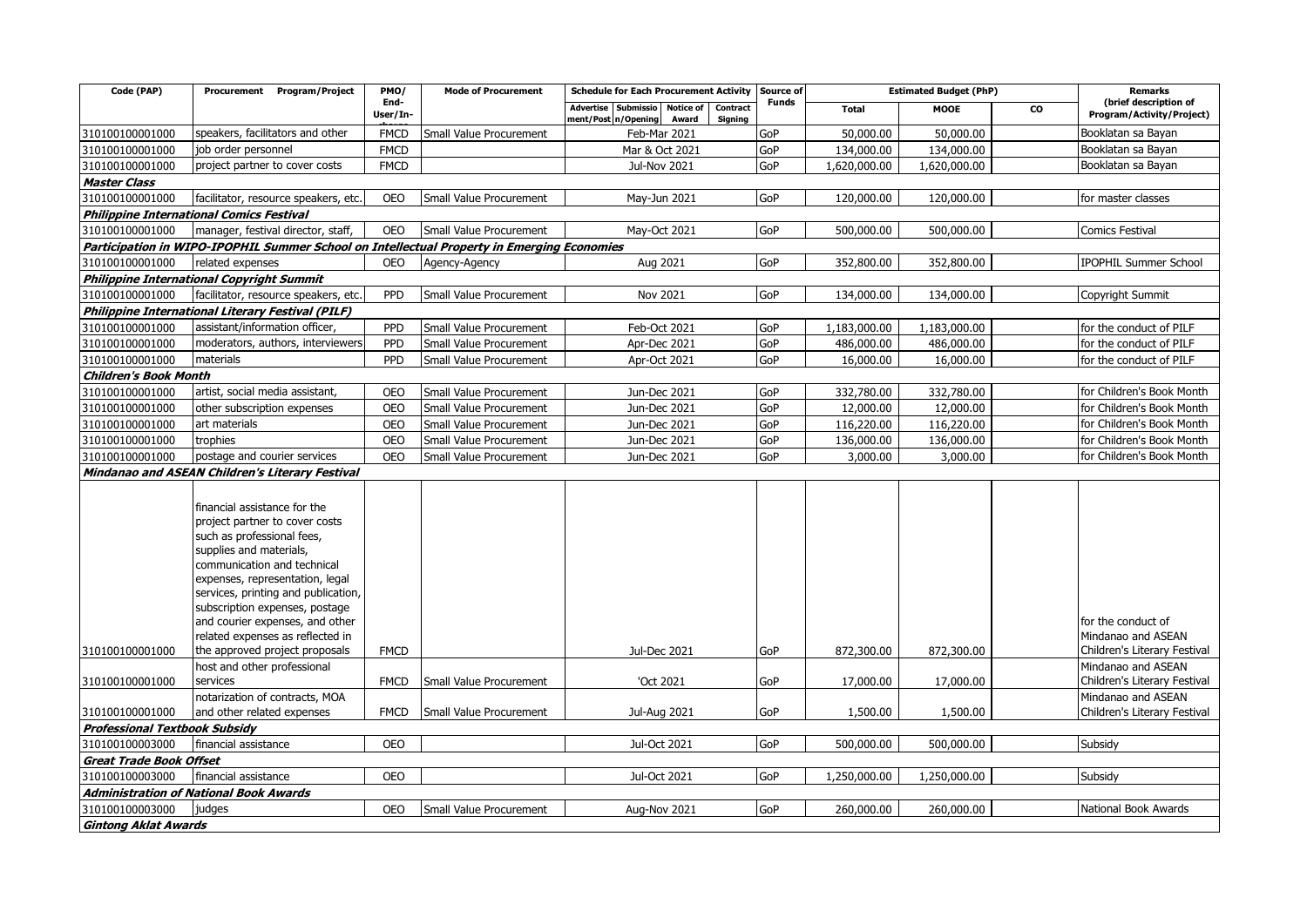| Code (PAP)                          | Program/Project<br>Procurement                        | PMO/             | <b>Mode of Procurement</b> | <b>Schedule for Each Procurement Activity</b>                                                                          | Source of    | <b>Estimated Budget (PhP)</b> |              |            | <b>Remarks</b>                                     |
|-------------------------------------|-------------------------------------------------------|------------------|----------------------------|------------------------------------------------------------------------------------------------------------------------|--------------|-------------------------------|--------------|------------|----------------------------------------------------|
|                                     |                                                       | End-<br>User/In- |                            | <b>Notice of</b><br><b>Contract</b><br><b>Advertise</b><br><b>Submissio</b><br>ment/Post n/Opening<br>Signing<br>Award | <b>Funds</b> | <b>Total</b>                  | <b>MOOE</b>  | <b>CO</b>  | (brief description of<br>Program/Activity/Project) |
| 310100100003000                     | judges                                                | <b>OEO</b>       | <b>Direct Contracting</b>  | Jun-Sep 2021                                                                                                           | GoP          | 490,000.00                    | 490,000.00   |            | For Gintong Aklat Awards                           |
|                                     | <b>Registration and Accreditation of Stakeholders</b> |                  |                            |                                                                                                                        |              |                               |              |            |                                                    |
|                                     | Printing paper for NBDB                               |                  |                            |                                                                                                                        |              |                               |              |            | For Registration and                               |
|                                     | Certificate of Registration,                          |                  |                            |                                                                                                                        |              |                               |              |            | accreditation of                                   |
| 310100100003000                     | brochures, tarpaulin, etc.                            | APID             | Small Value Procurement    | Feb-Mar 2021                                                                                                           | GoP          | 30,000.00                     | 30,000.00    |            | stakeholders                                       |
|                                     |                                                       |                  |                            |                                                                                                                        |              |                               |              |            | For Registration and<br>accreditation of           |
| 310100100003000                     | Postage & Courier services                            | APID             | Small Value Procurement    | Jan-Dec 2021                                                                                                           | GoP          | 15,000.00                     | 15,000.00    |            | stakeholders                                       |
|                                     | <b>Industry Research and Data Gathering</b>           |                  |                            |                                                                                                                        |              |                               |              |            |                                                    |
|                                     | Job Orders as researchers,                            |                  |                            |                                                                                                                        |              |                               |              |            | for Industry Research and                          |
| 310100100003000                     | technical assistant                                   | IRMISD           | Small Value Procurement    | Mar-Dec 2021                                                                                                           | GoP          | 791,000.00                    | 791,000.00   |            | Data Gathering                                     |
| <b>Industry Collaterals</b>         |                                                       |                  |                            |                                                                                                                        |              |                               |              |            |                                                    |
|                                     | Financial assistance for the                          |                  |                            |                                                                                                                        |              |                               |              |            |                                                    |
| 310100100003000                     | publication                                           | <b>OEO</b>       |                            | Dec 2021                                                                                                               | GoP          | 250,000.00                    | 250,000.00   |            | for Industry Collaterals                           |
| 310100100003000                     | Job Order for design                                  | <b>OEO</b>       |                            | Oct-Dec 2021                                                                                                           | GoP          | 426,000.00                    | 426,000.00   |            | for Industry Collaterals                           |
|                                     | contributors, subject matter                          |                  |                            |                                                                                                                        |              |                               |              |            |                                                    |
| 310100100003000                     | experts, resource persons, etc.                       | <b>OEO</b>       | <b>Direct Contracting</b>  | Sep-Nov 2021                                                                                                           | GoP          | 100,000.00                    | 100,000.00   |            | for Industry Collaterals                           |
| 310100100003000                     | shipment of collaterals                               | <b>OEO</b>       | Small Value Procurement    | Sep-Oct 2021                                                                                                           | GoP          | 226,000.00                    | 226,000.00   |            | for Industry Collaterals                           |
|                                     | Printing of Philippine catalogue,                     |                  |                            |                                                                                                                        |              |                               |              |            |                                                    |
| 310100100003000                     | postcards, etc.                                       | <b>OEO</b>       | Small Value Procurement    | Sep-Oct 2021                                                                                                           | GoP          | 270,000.00                    | 270,000.00   |            | for Industry Collaterals                           |
| <b>Books Philippines Info Drive</b> |                                                       |                  |                            |                                                                                                                        |              |                               |              |            |                                                    |
|                                     |                                                       |                  |                            |                                                                                                                        |              |                               |              |            | for Books Philippines Info                         |
| 310100100003000                     | subscription expenses                                 | <b>OEO</b>       | Small Value Procurement    | Jan-Nov 2021                                                                                                           | GoP          | 22,000.00                     | 22,000.00    |            | <b>Drive</b>                                       |
|                                     |                                                       |                  |                            |                                                                                                                        |              |                               |              |            | for support to Book Nook                           |
|                                     | storyteller, stage manager,                           | <b>OEO</b>       |                            |                                                                                                                        |              |                               |              |            | monitoring and other<br>related activities         |
| 310100100003000                     | performers, etc.                                      |                  | Small Value Procurement    | Oct-Nov 2021                                                                                                           | GoP          | 165,000.00                    | 165,000.00   |            | for support to Book Nook                           |
|                                     | books and other supplies and                          |                  |                            |                                                                                                                        |              |                               |              |            | monitoring and other                               |
| 310100100003000                     | materials                                             | PPD              | Small Value Procurement    | Jul-Dec 2021                                                                                                           | GoP          | 2,166,000.00                  | 2,166,000.00 |            | related activities                                 |
|                                     |                                                       |                  |                            |                                                                                                                        |              |                               |              |            | for support to Book Nook                           |
|                                     | shipment of books and other                           |                  |                            |                                                                                                                        |              |                               |              |            | monitoring and other                               |
| 310100100003000                     | materials                                             | PPD              | Small Value Procurement    | Oct-Dec 2021                                                                                                           | GoP          | 184,000.00                    | 184,000.00   |            | related activities                                 |
|                                     |                                                       |                  |                            |                                                                                                                        |              |                               |              |            | for support to Book Nook                           |
|                                     |                                                       |                  |                            |                                                                                                                        |              |                               |              |            | monitoring and other                               |
| 310100100003000                     | rent of transport service                             | PPD              | Small Value Procurement    | Nov-Dec 2021                                                                                                           | GoP          | 74,000.00                     | 74,000.00    |            | related activities                                 |
|                                     |                                                       |                  |                            |                                                                                                                        |              |                               |              |            | for support to Book Nook                           |
|                                     | token and other representation                        |                  |                            |                                                                                                                        |              |                               |              |            | monitoring and other                               |
| 310100100003000                     | expenses                                              | <b>PPD</b>       | Small Value Procurement    | Nov 2021                                                                                                               | GoP          | 25,000.00                     | 25,000.00    |            | related activities                                 |
|                                     |                                                       |                  |                            |                                                                                                                        |              |                               |              |            | for support to Book Nook                           |
|                                     | per diem and other travel                             |                  |                            |                                                                                                                        |              |                               |              |            | monitoring and other                               |
| 310100100003000                     | expenses                                              | PPD              | Small Value Procurement    | Nov-Dec 2021                                                                                                           | GoP          | 264,000.00                    | 264,000.00   |            | related activities                                 |
| 310100100003000                     | financial assistance                                  | PPD              | Small Value Procurement    | Nov-Dec 2021                                                                                                           | GoP          | 300,000,00                    | 300,000,00   |            | for IndiePubCon 2021                               |
| <b>ICT Equipment</b>                |                                                       |                  |                            |                                                                                                                        |              |                               |              |            |                                                    |
| 100000000000000                     | Laptops                                               | <b>AFSD</b>      | Small Value Procurement    | Sep-Dec 2021                                                                                                           | GoP          | 600,000.00                    |              | 600,000.00 |                                                    |
| 100000000000000                     | <b>Desktop Computers</b>                              | <b>AFSD</b>      | Small Value Procurement    | Sep-Dec 2021                                                                                                           | GoP          | 150,000.00                    |              | 150,000.00 |                                                    |
| 100000000000000                     | Server for back-up                                    | <b>AFSD</b>      | Small Value Procurement    | Sep-Dec 2021                                                                                                           | GoP          | 100,000.00                    |              | 100,000.00 |                                                    |
| 10000000000000                      | Heavy duty Printer                                    | <b>AFSD</b>      | Small Value Procurement    | Sep-Dec 2021                                                                                                           | GoP          | 30,000.00                     |              | 30,000.00  |                                                    |
| 10000000000000                      | Portable Printer                                      | <b>AFSD</b>      | Small Value Procurement    | Sep-Dec 2021                                                                                                           | GoP          | 30,000.00                     |              | 30,000.00  |                                                    |
| 10000000000000                      | Portable Projectors                                   | <b>AFSD</b>      | Small Value Procurement    | Sep-Dec 2021                                                                                                           | GoP          | 100,000.00                    |              | 100,000.00 |                                                    |